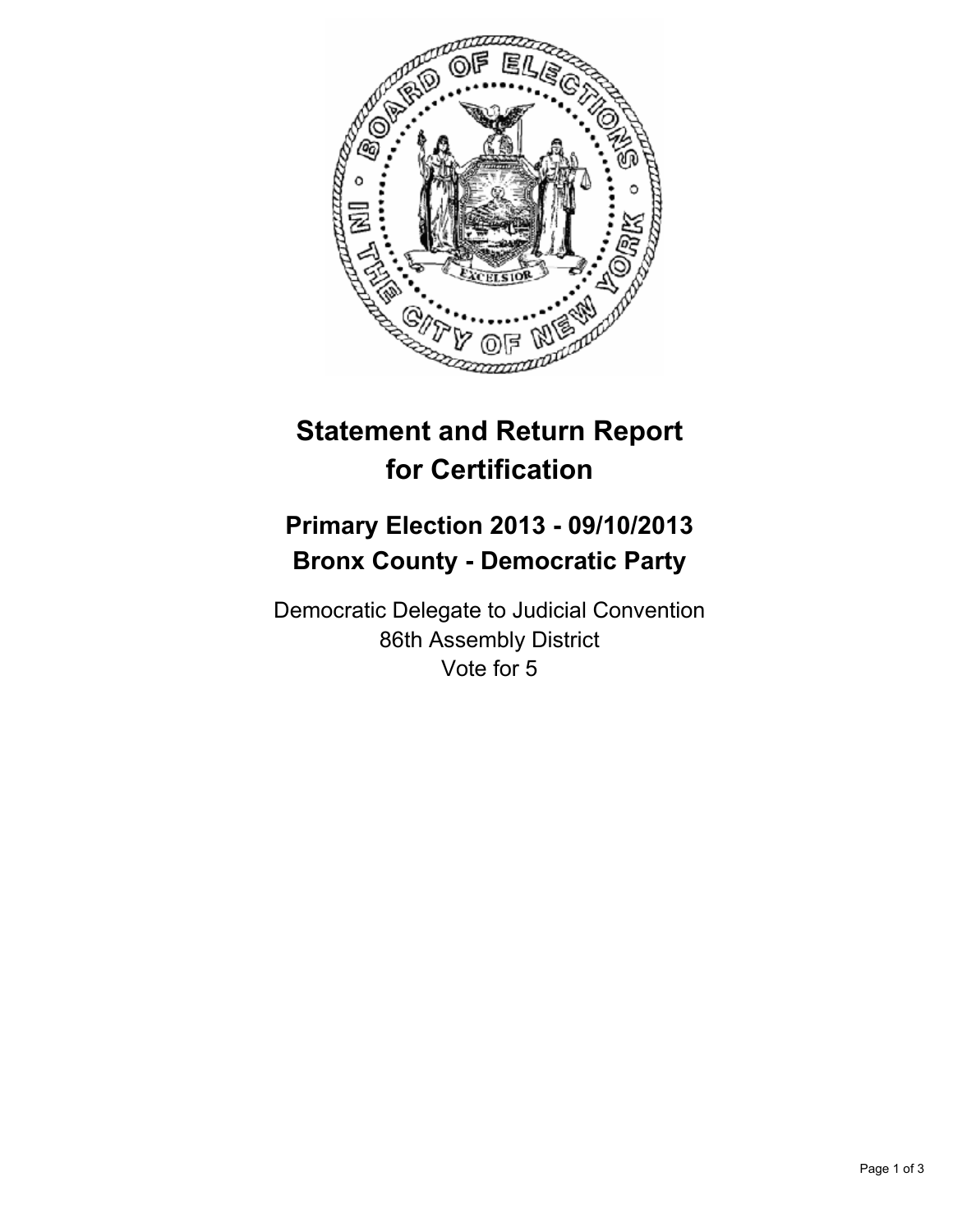

## **Assembly District 86**

| <b>EMERGENCY</b>            | 291   |
|-----------------------------|-------|
| ABSENTEE/MILITARY           | 106   |
| <b>FEDERAL</b>              | 0     |
| <b>SPECIAL PRESIDENTIAL</b> | 0     |
| <b>AFFIDAVIT</b>            | 141   |
| <b>JAMES DUARTE</b>         | 1,004 |
| PATRICIA JONES              | 1,431 |
| <b>MARIA VARGAS</b>         | 1,418 |
| <b>JUAN MORA</b>            | 556   |
| <b>JENNIFER CONDELL</b>     | 634   |
| TIMOTHY TAPIA               | 1,408 |
| LUISA DURAN                 | 769   |
| <b>CHARLOTTE T. SAPP</b>    | 807   |
| <b>VICKIE TORRES</b>        | 1,008 |
| ROXANE PIMENTAL             | 515   |
| <b>Total Votes</b>          | 9,550 |